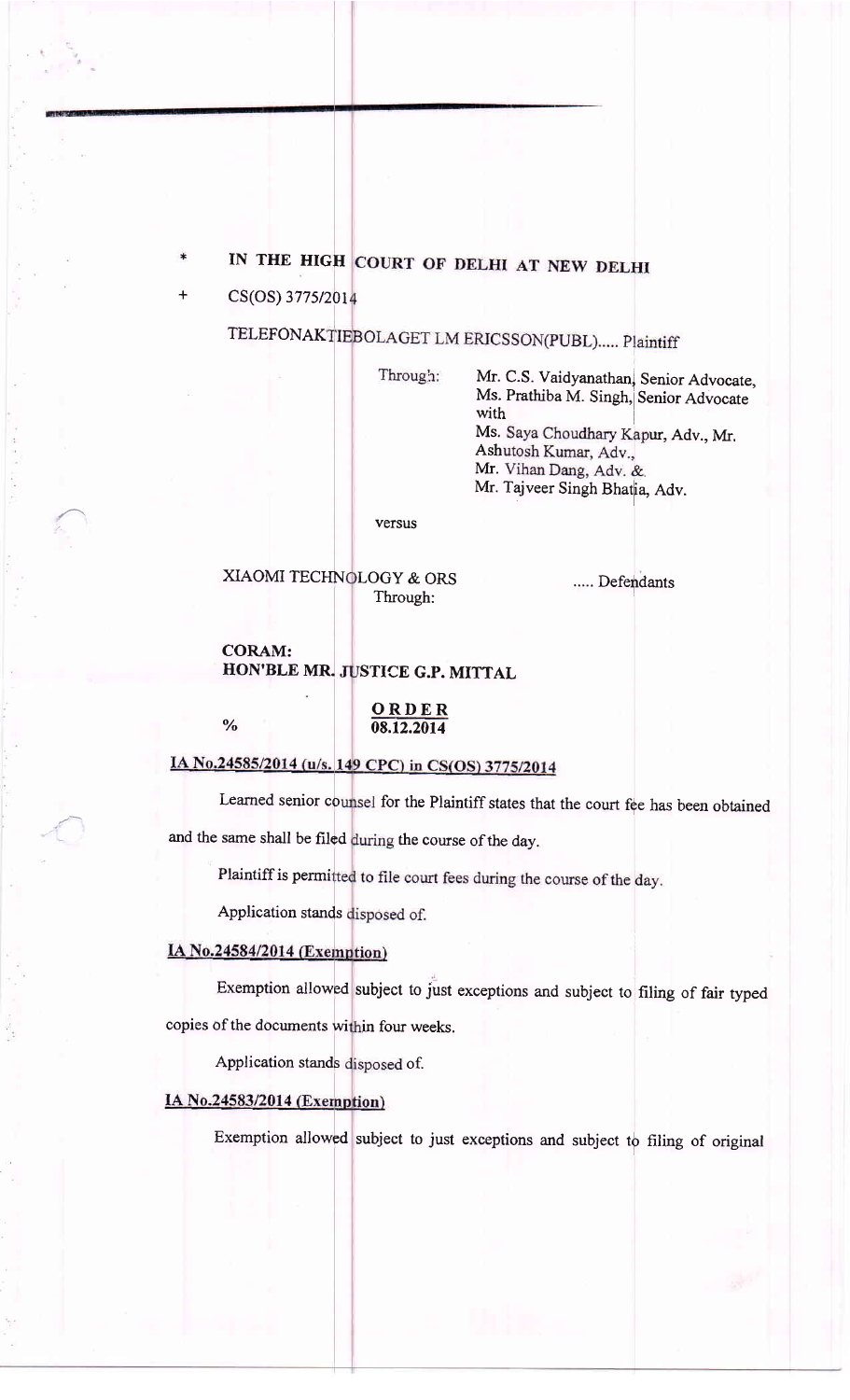documents within eight weeks.

Application stands disposed of.

#### IA No.24582/2014 (u/s. 151 CPC)

Plaintiff is permitted to file the documents as stated in the application in a sealed l. cover.

2, The Defendants shall be entitled to inspect the documents through their authorised representatives or through their counsel, subject to notice to the Plaintiff/Plaintiff's counsel to be given by the concerned branch.

3. Application stands disposed of.

### CS(OS) 3775/2014 and IA No.24580/2014 (O.XXXIX Rules 1 & 2 CPC)

- This suit for permanent injunction, restraining infringement of rights in eight 1. registered patents, damages, rendition of accounts, delivery up, etc. has been filed by the Plaintiff against the Defendants.
- 2. Learned senior counsel for the Plaintiff states that the Plaintiff is the registered owner of the eight patents, i.e. IN203034, IN203036, IN234157, IN203686, IN213723 (AMR patents), IN229632, IN240471 (3G patents) and IN241747 (Edge Patent). The suit relates to the three technologies in the field of telecommunication pertaining to 2G and 3G devices.
- As per the averments made in the plaint, the Plaintiff had previously invited Defendant no.1 to use Plaintiff's ownership of Standard Essential Patents qua GSM/GPRS/EDGE/WCDMA technology. The Plaintiff specifically requested J. Defendant no.1 to obtain a licence qua the Plaintiff's Standard Essential Patents, but inspite of this, instead of obtaining licence, Defendant no.1 launched its infringing devices in India in July, 2014. It is urged by the learned senior counsel that in fact Defendant no.1 expanded its operations by setting up an Indian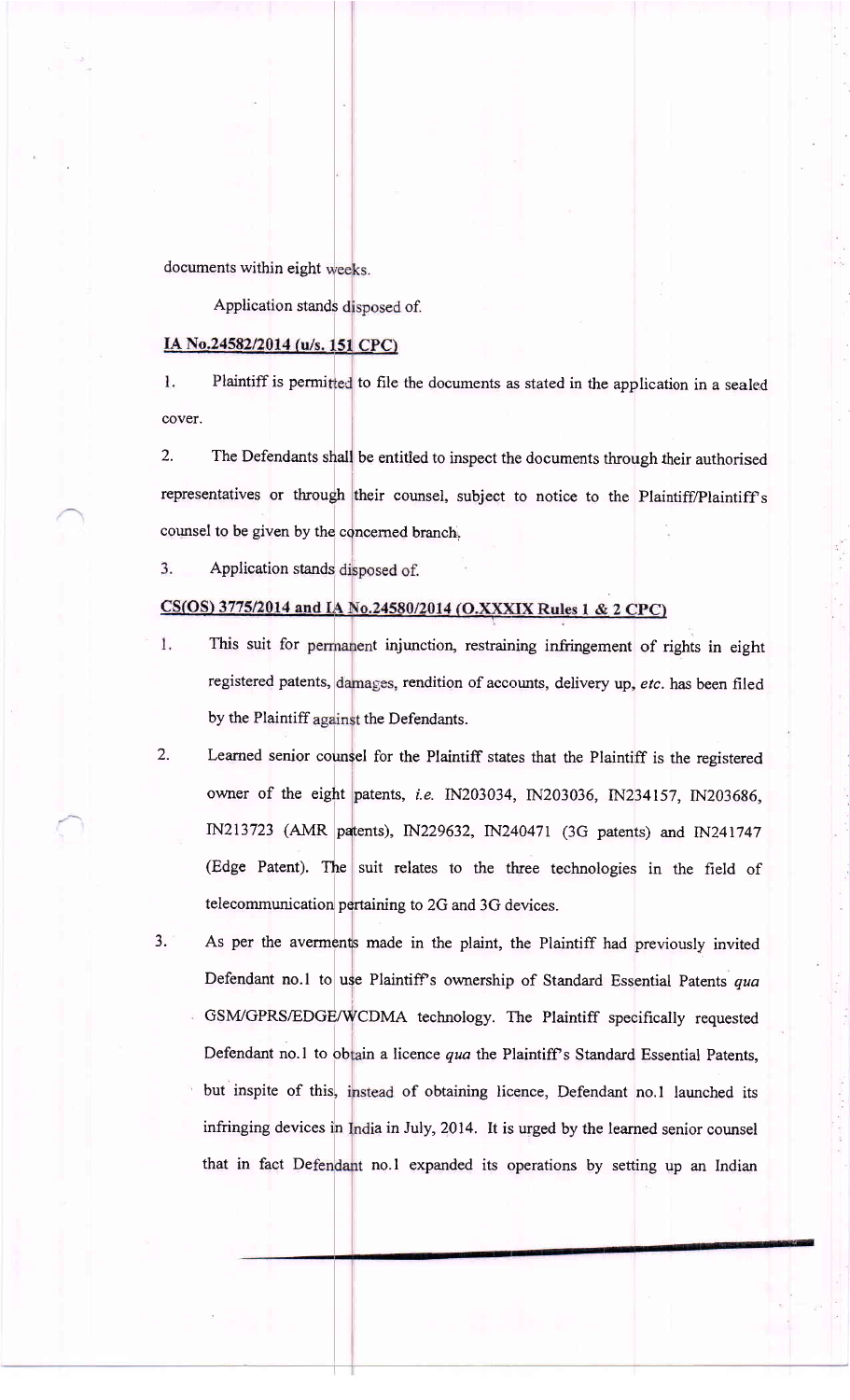Subsidiary (Defendant no.2) and thus, the Defendants have become liable to pay damages, rendition of accounts, delivery up and other reliefs and the Plaintiff is entitled to an injunction to protect its rights.

- 4. It is urged by the learned senior counsel that Defendant no.1 has entered into an exclusive arrangement with Defendant no.3 which is an e-commerce company that sells and mark Defendant no.l's infringing devises/handsets in India including within the jurisdiction of this Court.
- 5. Learned senior counsel for the Plaintiff has referred to the injunction order passed in IA No.16750/2013 in CS(OS) No.2010/2013 and Division Bench judgment of this Court in Telefonaktiebolagert LM Ericcson Torshamnsgatan v. Union of India, MIPR 2012 (2) 345 as well as order dated 29.01.2013 passed in Telefonaktiebolgaet LM v. Kingtech Electronics (India), CS(OS) No.68/2012 where the Plaintiff's patents were protected.
- 6. I am satisfied that the Plaintiff has made out a *prima facie* case for grant of ad interim injunction in favour. The balance of convenience also lies in favour of the Plaintiff and in the absence of an injunction order, the Plaintiff will suffer irreparable loss and inj
- 7. Issue summons of the suit and notice of the application to the Defendants by ordinary process, registered AD cover, speed post as well as through approved courier service, on steps to be taken within one week, returnable before the Joint Registrar on 05.02.201
- 8. Accordingly, it is directed that till the next date of hearing:
	- (i) The Defendants, directly or indirectly or through their agents, distributors etc. are restrained from manufacturing, assembling, importing, selling, offering for sale or advertising including through their and third party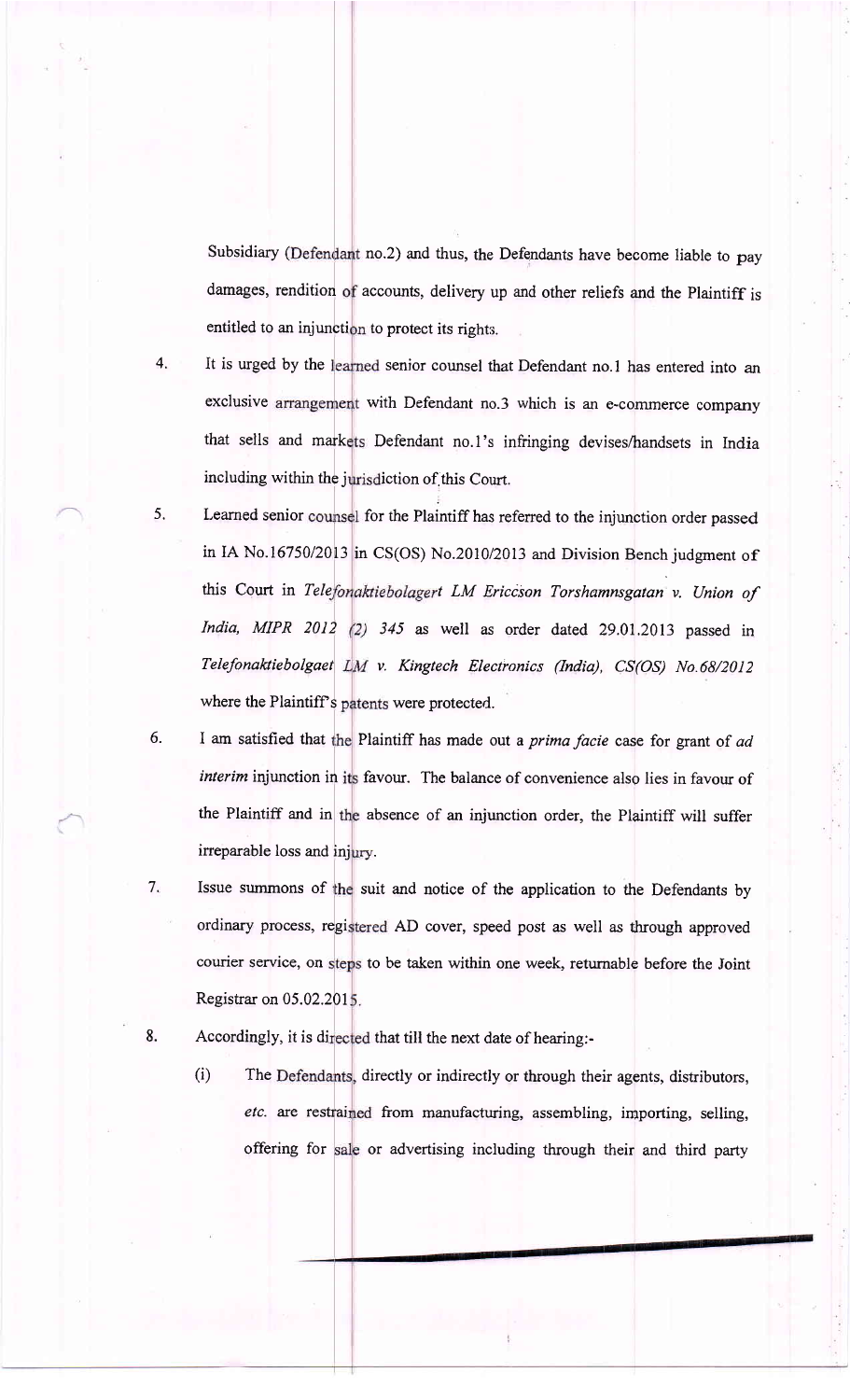websites, products (telephone instruments, mobile handsets, tablets, handthe application and any future or other devices or models that include the patents till further orders; held devices, dongles etc.) including the models mentioned in para 13 of AMR, 3G and EDGE technology/devices/apparatus as patented by the Plaintiff in suit patents *i.e*. IN203034, IN203036, IN234157, IN203686, IN213723 (AMR patents), IN229632, IN240471 (3G patents) and IN241747 (Edge Patent) so as to result in infringement of the said suit

- (ii) import of mobiles, handsets, devices, tablets, etc. including the models agents/affiliates that are infringing in nature of the Plaintiff's registered patents; The Central Board of Excise and Customs is directed not to allow the specified in paragraph 13 of the application by the Defendants or their
- (iii) under the Intellectual Property Rights (Imported Goods) Enforcement Rules, 2007; and The Customs Authorities are directed that as and when any consignment is imported by Defendants, intimation thereof shall be given to the Plaintiff and objections, if any, of the Plaintiff thereto shall be decided
- (iv) The Defendants are directed to file an Affidavit of a Director or other person, on behalf of the Defendants duly authorised by a specific resolution of its Board of Directors, disclosing the following information:-
	- (a) Quantum of devices (handsets, tablets,  $etc.$  ) sold by it in India till date that are AMR, EDGE and 3G compliant thereby rendering them infringing in nature; and
	- (b) Revenue earned from the sale of mobile devices (handsets, tablets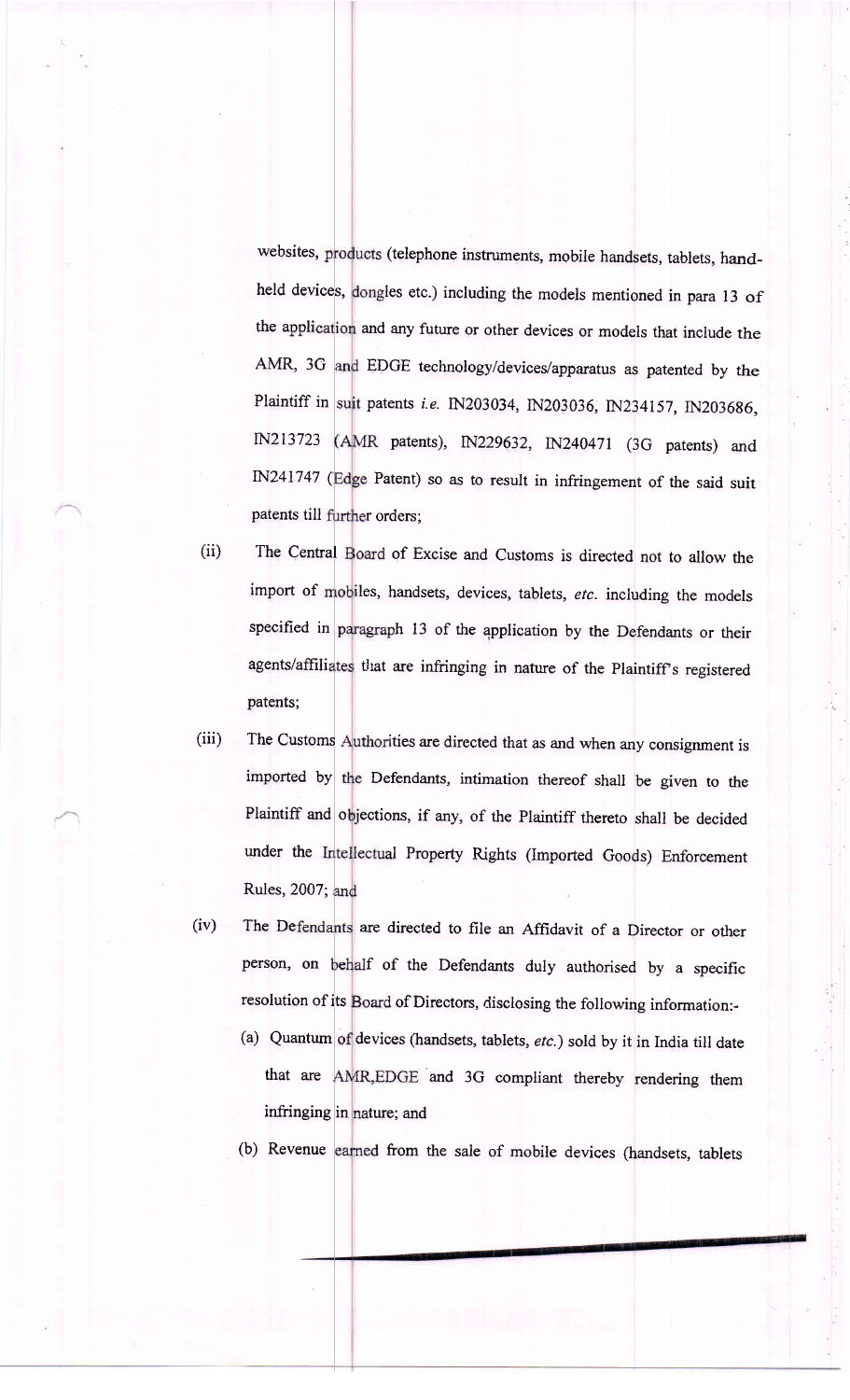### etc.) till

- 9. Compliance of Order XXXIX Rule 3 CPC shall be made within ten days.
- 10. Written statement and reply shall be filed by the Defendants within 30 days of the service. Replication/rejoinder, if any, shall be filed within two weeks thereafter.
- 11. documents on 05.02.2015. List before the Joint Registrar for completion of pleadings and admission/denial of
- t2. List before the Court after completion of pleadings.

## IA No.24581/2014 (O.XXVI Rule 9 CPC)

- 13. This is an application under Order XXVI Rule 9 CPC filed by the Plaintiff for appointment of three Local Commissioners to visit the premises of the Defendants at (i) Xiaomi Technology India Private Limtied, 8<sup>th</sup> Floor, Tower-1, Umiya Business Bay, Marathahalli-Sarjapur, Outer Ring Road, Bangalore, Karnataka-560103; (ii) Flipkart Internet Private Limited, Ozone Manay Tech Park, 56/18 & 55/09, 7<sup>th</sup> Floor, Garvebhavipalya, Hosur Road, Bangalore-560068, Karnataka, India and (iii) Flipkart Internet Private Limited, I-2/16, Ansari Road, Daryaganj, New Delhi-110066 to inspect and collect documents indicating import and sales of various infringing mobile devices (handsets, tablets etc.) and other infringing components from the Defendants' premises and to seal the infringing mobile devices (handsets, tablets, etc.) and release the same on superdari to the Defendants after procuring some samples to be filed in the Court; and further to inspect and sign the account books/ledgers/case books *etc*. of the Defendants and to take copies of the same to be filed in the court.
- 14. In the circumstances of the case, I hereby appoint (i) Ms. Manjusha Wadhwa, Advocate (mobile no.9811124478), (ii) Ms.Ruchika Mittal, Advocate (mobile no.9811283331) and (iii) Mr. Jatin Rajput, (Mobile No.8585940015) as the Local